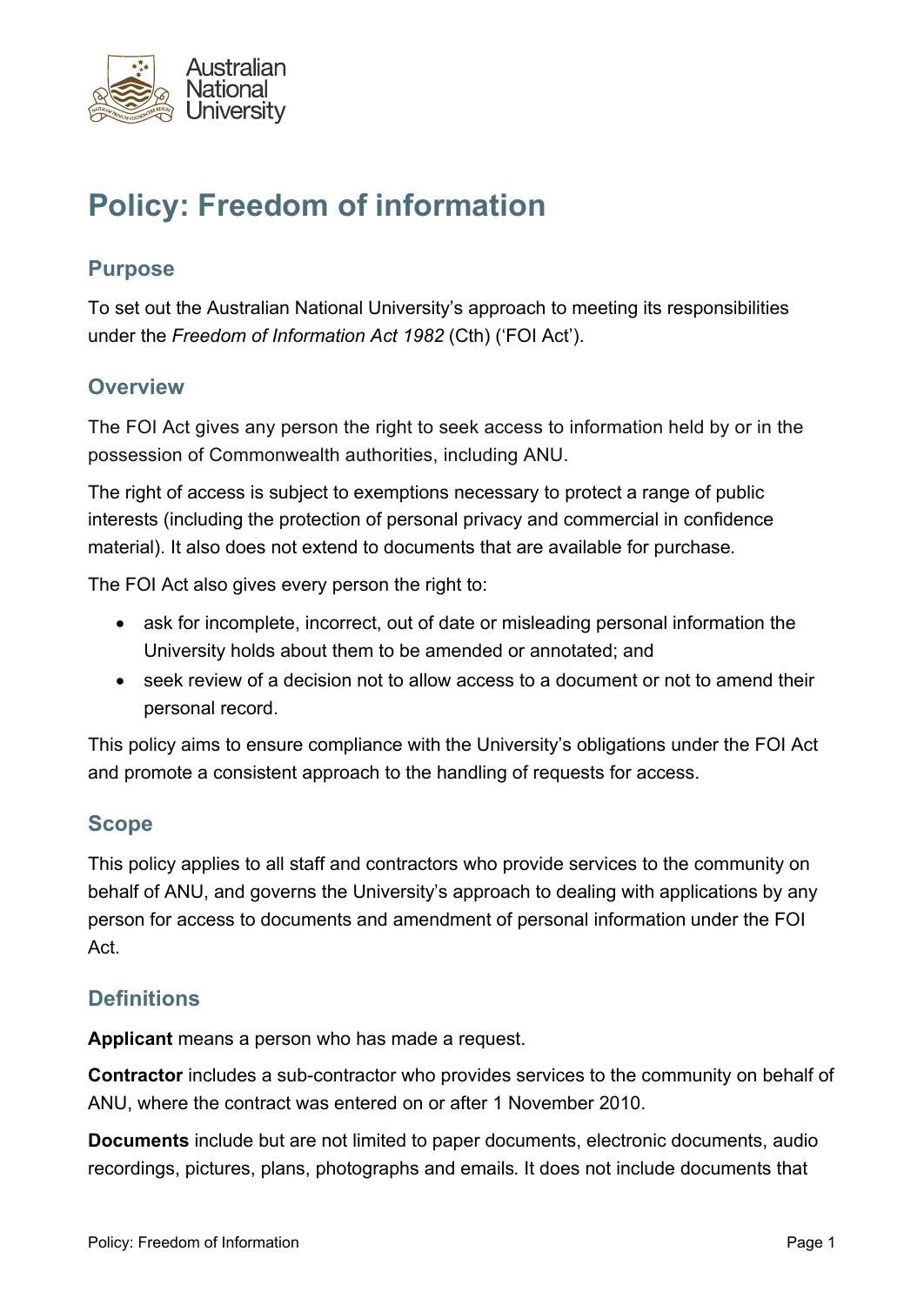are publicly available such as reference material that is otherwise available and documents that can be purchased from or available freely from the University.

**Exempt documents** are documents that the University may refuse to release under the FOI Act on specific grounds, such as breach of confidence. The University may also choose to release documents (including exempt documents) outside of the FOI Act.

**FOI Co-ordinator** is an officer authorised under section 23(1) of the FOI Act to make decisions in relation to FOI requests.

**FOI request** means a request for access or amendment to documents under the FOI Act.

*Freedom of Information Act 1982* **(Cth) ('FOI Act')** is Commonwealth legislation that allows the public to seek access to information held by any Commonwealth agency or authority, including the Australian National University.

# **Policy**

### **Principles**

1. The University facilitates access by members of the public to documents it holds, subject to those exemptions defined in the FOI Act as being consistent with the public interest, including the preservation of personal privacy and the maintenance of confidentiality.

2. Where reasonable and practicable the University provides access to documents it holds without requiring a person to make a formal application under the FOI Act. In particular, the University does this by:

- providing an administrative scheme for current and former students and current staff to access their own student or personnel records, and
- reviewing information that is routinely requested under the FOI Act to ascertain if that information may be published.

3. The University promotes consistency in handling FOI access requests by publishing information about the application process and procedures and by providing a single point of contact for applicants.

4. All staff and contractors providing services on behalf of ANU are to assist the FOI team when requested by promptly conducting searches for, and where necessary providing copies of, records relevant to an FOI request, and indicating to the FOI Coordinator any concerns about release of documents.

5. Staff responsible for dealing with FOI access requests are to assist applicants as necessary to make a valid application, including where the scope of the initial request is too large to be processed.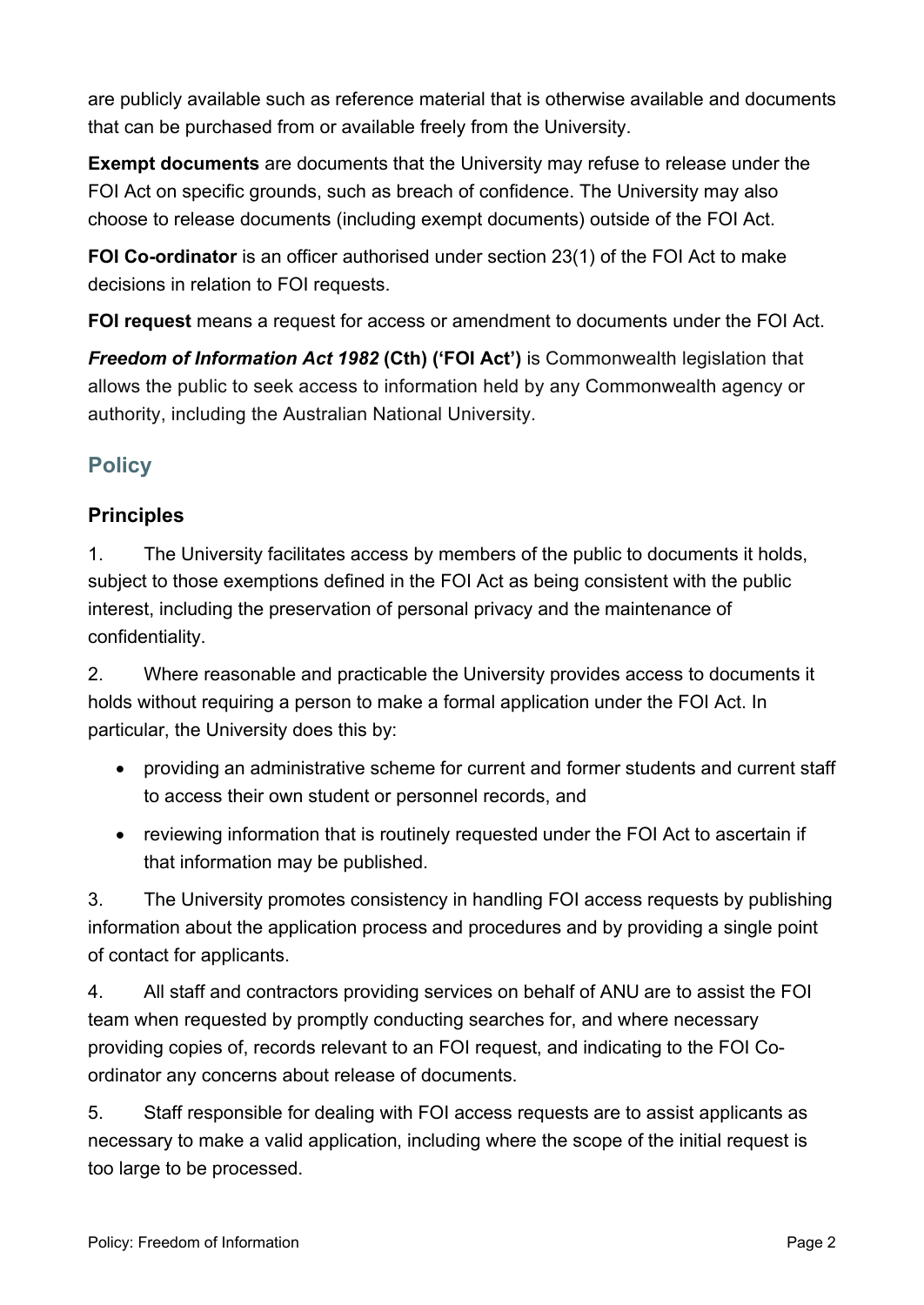6. The University exercises its best endeavours to make a decision on an FOI request as promptly as possible and within statutory timeframes. The University may seek an extension of time from the Office of the Australian Information Commissioner where the request is complex or voluminous. The FOI Co-ordinator liaises with the applicant where further time is necessary to finalise the response to their request.

7. The University advises applicants of their rights of review when a decision about access to documents or amendment to their personal information has been made. Internal review of a decision will be made by the Chief Operating Officer.

8. The Vice-Chancellor as the principal officer of the University ensures that sufficient staff are appointed as authorised officers under the FOI Act to facilitate the timely handling of FOI requests.